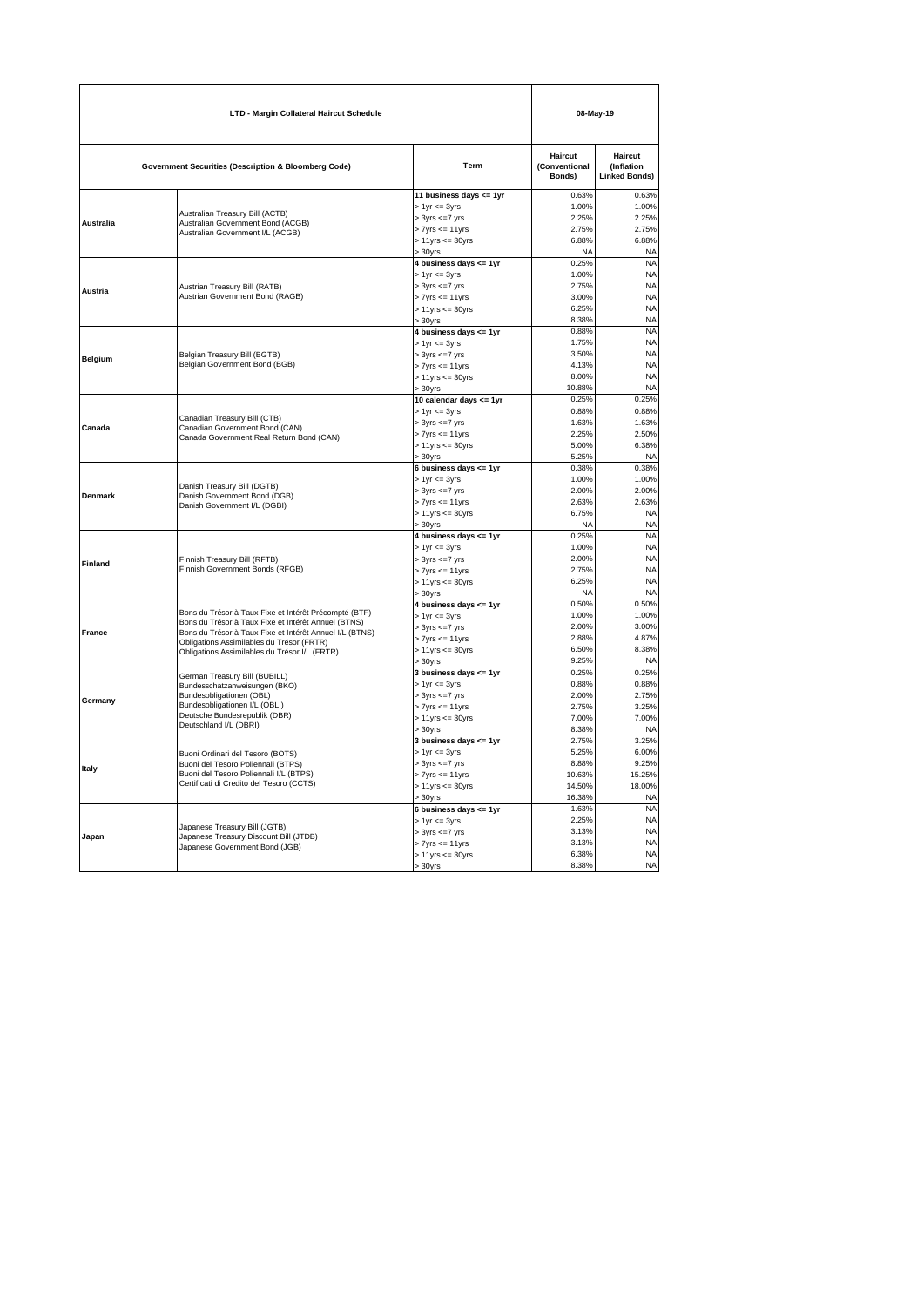|                       | <b>Government Securities (Description &amp; Bloomberg Code)</b>                                                           | Term                       | <b>Haircut</b><br>(Conventional<br>Bonds) | <b>Haircut</b><br><b>(Inflation</b><br><b>Linked Bonds)</b> |
|-----------------------|---------------------------------------------------------------------------------------------------------------------------|----------------------------|-------------------------------------------|-------------------------------------------------------------|
|                       |                                                                                                                           | 5 business days $\leq$ 1yr | 0.63%                                     | <b>NA</b>                                                   |
| Luxembourg            |                                                                                                                           | $> 1$ yr $\leq$ 3yrs       | 1.25%                                     | <b>NA</b>                                                   |
|                       | Luxembougois Government Bonds (LGB)                                                                                       | $> 3yrs \leq -7yrs$        | 2.13%                                     | <b>NA</b>                                                   |
|                       |                                                                                                                           | $> 7yrs \leq 11yrs$        | 2.88%                                     | <b>NA</b>                                                   |
|                       |                                                                                                                           | $> 11$ yrs $<= 30$ yrs     | 6.13%                                     | <b>NA</b>                                                   |
|                       |                                                                                                                           | $>30$ yrs                  | 8.38%                                     | <b>NA</b>                                                   |
|                       |                                                                                                                           | 10 business days <= 1yr    | 0.62%                                     | <b>NA</b>                                                   |
|                       |                                                                                                                           | $> 1$ yr $\leq$ 3yrs       | 0.88%                                     | <b>NA</b>                                                   |
| <b>Netherlands</b>    | Dutch Treasury Certificate (DTB)                                                                                          | $>$ 3yrs $\lt = 7$ yrs     | 2.00%                                     | <b>NA</b>                                                   |
|                       | Dutch Government Bond (NETHER)                                                                                            | $> 7yrs \leq 11yrs$        | 2.25%                                     | <b>NA</b>                                                   |
|                       |                                                                                                                           | $> 11$ yrs $<= 30$ yrs     | 6.38%                                     | <b>NA</b>                                                   |
|                       |                                                                                                                           | $>30$ vrs                  | 7.13%                                     | <b>NA</b>                                                   |
|                       |                                                                                                                           | 9 business days <= 1yr     | 0.25%                                     | <b>NA</b>                                                   |
|                       |                                                                                                                           | $> 1$ yr $\leq$ 3yrs       | 1.25%                                     | <b>NA</b>                                                   |
| Norway                | Norwegian Treasury Bill (NGTB)                                                                                            | $> 3yrs \leq -7yrs$        | 2.25%                                     | <b>NA</b>                                                   |
|                       | Norwegian Government Bond (NGB)                                                                                           | $> 7yrs \leq 11yrs$        | 3.63%                                     | <b>NA</b>                                                   |
|                       |                                                                                                                           | $> 11$ yrs <= 30yrs        | <b>NA</b>                                 | <b>NA</b>                                                   |
|                       |                                                                                                                           | $> 30$ yrs                 | <b>NA</b>                                 | <b>NA</b>                                                   |
|                       |                                                                                                                           | 3 business days $\leq$ 1yr | 2.63%                                     | <b>NA</b>                                                   |
|                       | Spanish Letras del Tesoro (SGLT)<br>Spanish Government Bond (SPGB)                                                        | $> 1yr \leq 3yrs$          | 5.38%                                     | <b>NA</b>                                                   |
| Spain                 |                                                                                                                           | $> 3yrs \leq 7yrs$         | 9.13%                                     | <b>NA</b>                                                   |
|                       |                                                                                                                           | $> 7yrs \leq 11yrs$        | 11.38%                                    | <b>NA</b>                                                   |
|                       |                                                                                                                           | $> 11$ yrs $<= 30$ yrs     | 17.13%                                    | <b>NA</b>                                                   |
|                       |                                                                                                                           | $> 30$ yrs                 | 18.63%                                    | <b>NA</b>                                                   |
|                       |                                                                                                                           | 4 business days <= 1yr     | 0.13%                                     | 0.75%                                                       |
|                       |                                                                                                                           | $> 1$ yr $\leq$ 3yrs       | 1.00%                                     | 1.25%                                                       |
| Sweden                | Swedish Treasury Bill (SWTB)<br>Swedish Government Bond (SGB)                                                             | $> 3yrs \leq -7yrs$        | 2.25%                                     | 2.25%                                                       |
|                       | Swedish Government I/L (SGBI)                                                                                             | $> 7yrs \leq 11yrs$        | 2.88%                                     | 2.88%                                                       |
|                       |                                                                                                                           | $> 11$ yrs $<= 30$ yrs     | 6.63%                                     | 6.63%                                                       |
|                       |                                                                                                                           | $> 30$ yrs                 | <b>NA</b>                                 | <b>NA</b>                                                   |
|                       |                                                                                                                           | 3 business days $\leq$ 1yr | 0.63%                                     | <b>NA</b>                                                   |
|                       |                                                                                                                           | $> 1$ yr $\leq$ 3yrs       | 0.88%                                     | <b>NA</b>                                                   |
| <b>Switzerland</b>    | Swiss Treasury Bill (SWISTB)<br>Swiss Government Bond (SWISS)                                                             | $> 3yrs \leq -7yrs$        | 1.75%                                     | <b>NA</b>                                                   |
|                       |                                                                                                                           | $> 7yrs \leq 11yrs$        | 2.50%                                     | <b>NA</b>                                                   |
|                       |                                                                                                                           | $> 11$ yrs $<= 30$ yrs     | 8.50%                                     | <b>NA</b>                                                   |
|                       |                                                                                                                           | $>30$ yrs                  | 9.38%                                     | <b>NA</b>                                                   |
|                       |                                                                                                                           | 9 business days $\leq$ 1yr | 0.25%                                     | 0.25%                                                       |
|                       | United Kingdom Treasury Bill (UKTB)<br>United Kingdom Gilt (UKT)<br>United Kingdom Index Linked Gilt (UKTI)               | $> 1yr \leq 3yrs$          | 1.00%                                     | 1.00%                                                       |
| <b>United Kingdom</b> |                                                                                                                           | $> 3yrs \leq -7yrs$        | 2.25%                                     | 3.25%                                                       |
|                       |                                                                                                                           | $> 7yrs \leq 11yrs$        | 3.00%                                     | 4.75%                                                       |
|                       |                                                                                                                           | $> 11$ yrs $<= 30$ yrs     | 6.00%                                     | 7.88%                                                       |
|                       |                                                                                                                           | $> 30$ yrs                 | 8.25%                                     | 11.88%                                                      |
|                       |                                                                                                                           | 3 business days $\leq$ 1yr | 0.25%                                     | 0.63%                                                       |
|                       |                                                                                                                           | $> 1$ yr $\leq$ 3yrs       | 1.38%                                     | 2.38%                                                       |
| <b>United States</b>  | United States Treasury Bill (B)<br>United States Treasury Bond (T)<br>United States Treasury Inflation Indexed Bond (TII) | $>$ 3yrs $\lt = 7$ yrs     | 2.75%                                     | 3.00%                                                       |
|                       |                                                                                                                           | $> 7yrs \leq 11yrs$        | 3.50%                                     | 4.75%                                                       |
|                       |                                                                                                                           | $> 11$ yrs $<= 30$ yrs     | 7.25%                                     | 10.75%                                                      |
|                       |                                                                                                                           | $>30$ yrs                  | <b>NA</b>                                 | <b>NA</b>                                                   |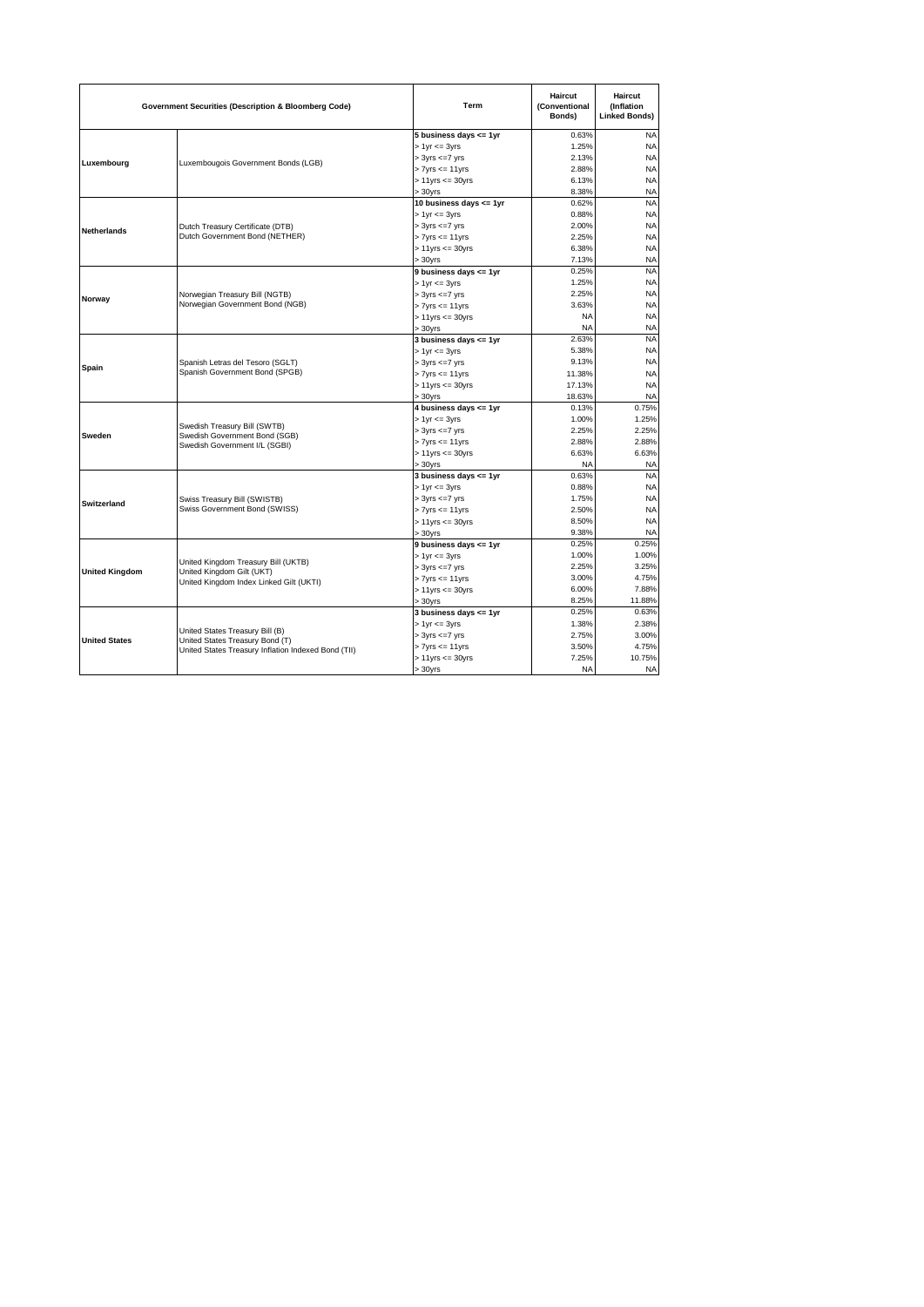|                                                  | <b>Mortgage Backed Securities</b><br>(Description & Bloomberg Code)                                                                | <b>Term Since Issue</b>                                                                                                          | Haircut                                                     |
|--------------------------------------------------|------------------------------------------------------------------------------------------------------------------------------------|----------------------------------------------------------------------------------------------------------------------------------|-------------------------------------------------------------|
| <b>US MBS</b>                                    | General National Mortgage Association (GNMA)                                                                                       | New (0 - 30 months)<br>Medium (30- 60 months)<br>Seasoned (> 60 months)                                                          | 12.00%<br>14.50%<br><b>NA</b>                               |
|                                                  | <b>Government &amp; Regional Agencies</b><br>(Description & Bloomberg Code)                                                        | Term                                                                                                                             | Haircut                                                     |
| <b>EUR Agencies</b>                              | Kreditanstalt für Wiederaufbau (KFW)<br>FMS Wertmanagement (FMSWER)                                                                | 3 business days <= 1yr<br>$> 1$ yr $<= 3$ yrs<br>$> 3yrs \leq 7yrs$<br>$> 7yrs \leq 11yrs$<br>$> 11$ yrs $<= 30$ yrs<br>>30yrs   | 0.63%<br>0.88%<br>1.75%<br>2.63%<br>9.38%<br><b>NA</b>      |
| <b>EUR Agencies</b>                              | Rentenbank (RENTEN)                                                                                                                | 2 business days <= 1yr<br>$> 1$ yr $= 3$ yrs<br>$> 3yrs \leq -7yrs$<br>$> 7$ yrs $<= 11$ yrs<br>> 11yrs <= 30yrs<br>>30yrs       | 0.63%<br>2.00%<br>3.50%<br>6.50%<br>9.38%<br><b>NA</b>      |
| <b>US Agencies</b>                               | Federal National Mortgage Association (FNMA)<br>Federal Home Loan Mortgage Corporation (FHLMC)<br>Federal Home Loan Banks (FHLB)   | 3 business days <= 1yr<br>$> 1$ yr $<= 3$ yrs<br>> 3yrs <= 7 yrs<br>$> 7yrs \le 11yrs$<br>$> 11$ yrs $<= 30$ yrs<br>>30yrs       | 0.75%<br>1.50%<br>3.13%<br>4.00%<br>7.25%<br><b>NA</b>      |
| <b>REG Agencies</b>                              | Kommuninvest I Sverige (KOMINS)                                                                                                    | 6 business days <= 1yr<br>$> 1$ yr $<= 3$ yrs<br>$> 3yrs \leq 7yrs$<br>$> 7$ yrs $<= 11$ yrs<br>$> 11$ yrs $<= 30$ yrs<br>>30yrs | 10.00%<br>10.00%<br>10.00%<br>10.00%<br>10.00%<br><b>NA</b> |
|                                                  | <b>Supranationals</b><br>(Description & Bloomberg Code)                                                                            | Term                                                                                                                             | Haircut                                                     |
| Supranationals                                   | International Bank for Reconstruction & Development (IBRD)                                                                         | 12 business days <= 1yr<br>$> 1$ yr $<= 3$ yrs<br>$> 3yrs \le 7yrs$<br>$> 7yrs \le 11yrs$<br>$> 11$ yrs $<= 30$ yrs<br>>30vrs    | 0.63%<br>2.00%<br>3.50%<br>6.50%<br>8.50%<br><b>NA</b>      |
| European Investment Bank (EIB)<br>Supranationals |                                                                                                                                    | 9 business days <= 1yr<br>$> 1$ yr $<= 3$ yrs<br>$> 3yrs \leq 7yrs$<br>$> 7yrs \le 11yrs$<br>$> 11$ yrs $<= 30$ yrs<br>>30yrs    | 0.50%<br>2.00%<br>4.75%<br>6.50%<br>8.50%<br><b>NA</b>      |
| <b>Supranationals</b>                            | European Stability Facility Mechanism (EFSF)<br>European Stability Mechanism (ESM)<br>European Stability Mechanism T Bills (ESMTB) | 4 business days <= 1yr<br>$> 1$ yr $<= 3$ yrs<br>$>$ 3yrs $\leq$ =7 yrs<br>> 7yrs <= 11yrs<br>$> 11$ yrs $<= 30$ yrs<br>>30yrs   | 0.50%<br>2.00%<br>3.50%<br>6.50%<br>8.50%<br><b>NA</b>      |
| <b>Supranationals</b>                            | European Bank for Reconstruction & Development (EBRD)                                                                              | 2 business days <= 1yr<br>> 1yr <= 3yrs<br>$> 3yrs \leq -7yrs$<br>$> 7yrs \le 11yrs$<br>$> 11$ yrs $<= 30$ yrs                   | 0.50%<br>2.00%<br>3.50%<br><b>NA</b><br><b>NA</b>           |
|                                                  |                                                                                                                                    | >30yrs                                                                                                                           | <b>NA</b>                                                   |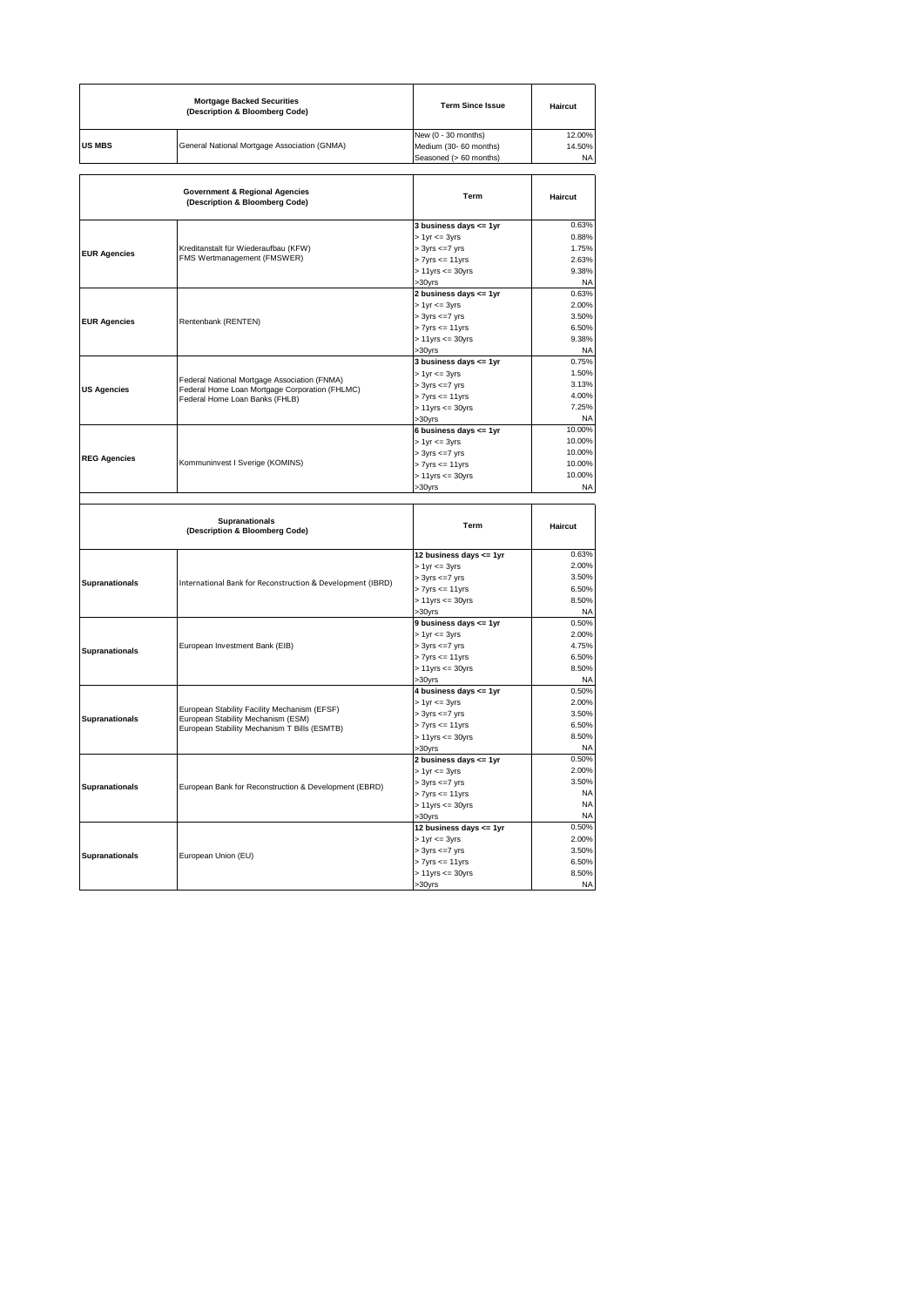| <b>Market of Issue</b>        | Government securities must be issued in the home country of the issuer and be denominated in the domestic currency<br>to be acceptable.<br>Government & Regional agencies must both be issued in the home country of the issuer and be denominated in the<br>domestic currency (with the exception of RentenBank which can be denominated in EUR and USD) to be acceptable.<br>Supranationals must be denmoniated in the currency specified below:<br>International Bank for Reconstruction & Development: USD<br>European Bank for Reconstruction & Development: USD<br>European Financial Stability Facility/European Stability Mechanism: EUR<br>European Investment Bank: EUR & USD<br>European Union: EUR                                                                                                                                                                                                                                                                                                                                                                                                                                                                                                                                                                                                                                                                                                                   |
|-------------------------------|----------------------------------------------------------------------------------------------------------------------------------------------------------------------------------------------------------------------------------------------------------------------------------------------------------------------------------------------------------------------------------------------------------------------------------------------------------------------------------------------------------------------------------------------------------------------------------------------------------------------------------------------------------------------------------------------------------------------------------------------------------------------------------------------------------------------------------------------------------------------------------------------------------------------------------------------------------------------------------------------------------------------------------------------------------------------------------------------------------------------------------------------------------------------------------------------------------------------------------------------------------------------------------------------------------------------------------------------------------------------------------------------------------------------------------|
| <b>Maximum Term Maturity</b>  | Haircuts have been set appropriately to reflect the maximum term maturity for each issuer at the time of review,<br>however there may be additional constraints based on currency (please refer below). Any new issuances of maturity<br>greater than those at review will need to be assessed before being accepted as margin collateral. Where are haircut<br>has not been identified, the maturity bucket is not considered eligible.<br>Conventional Bonds maximum eligible term:<br>Australia: 30 yrs<br>Denmark: 30 yrs<br>Finland: 30 yrs<br>Germany: 32 yrs<br>Norway: 11 yrs<br>Sweden: 30 yrs<br>United Kingdom: 50 yrs<br>United States: 30 yrs<br>Kreditanstalt für Wiederaufba: 30 yrs<br>FMS Wertmanagement: 30 yrs<br>Kommuninvest I Sverige: 30 yrs<br>Landwirtsch.Rentenbank (EUR denominated bonds) : 30yrs<br>Landwirtsch.Rentenbank (USD denominated bonds) : 11yrs<br>International Bank for Reconstruction & Development: 30 yrs<br>European Bank for Reconstruction & Development: 7 yrs<br>European Financial Stability Facility/European Stability Mechanism: 30yrs<br>European Investment Bank: 30 yrs<br>European Union: 30 yrs<br>Inflation Linked Bonds maximum eligible term:<br>Australia ILB: 25 yrs<br>Denmark ILB: 11 yrs<br>France ILB: 30 yrs<br>Italy ILB: 30 yrs<br>Sweden ILB: 30 yrs<br>United Kingdom: 50 yrs<br>United States ILB: 30 yrs<br>Canada ILB: 30 yrs<br>Germany ILB: 30 yrs |
| <b>Excluded Instruments</b>   | Zero coupon bonds, stripped bonds and perpetual bonds.<br>Japanese Govt FRNs and Japanese Govt ILBs                                                                                                                                                                                                                                                                                                                                                                                                                                                                                                                                                                                                                                                                                                                                                                                                                                                                                                                                                                                                                                                                                                                                                                                                                                                                                                                              |
| <b>Concentration Controls</b> | In addition to the concentration limits in place upon particular asset types as noted above, LCH reserves the right to<br>manage specific concentrations in margin collateral in all circumstances. Where positions are considered to be<br>excessively concentrated, members will be contacted directly with a view to re-alignment of their portfolio.                                                                                                                                                                                                                                                                                                                                                                                                                                                                                                                                                                                                                                                                                                                                                                                                                                                                                                                                                                                                                                                                         |
| <b>Swiss Bonds</b>            | Swiss Bonds can currently only be accepted via the tri-party service offered at EuroClear and Clearstream.                                                                                                                                                                                                                                                                                                                                                                                                                                                                                                                                                                                                                                                                                                                                                                                                                                                                                                                                                                                                                                                                                                                                                                                                                                                                                                                       |
| <b>Bilateral Only</b>         | The following Issuers can currently only be accepted Bilaterally with LCH: RENTN, KOMINS, IBRD, EIB, EFSF,ESM,<br>ESMTB, EBRD and EU                                                                                                                                                                                                                                                                                                                                                                                                                                                                                                                                                                                                                                                                                                                                                                                                                                                                                                                                                                                                                                                                                                                                                                                                                                                                                             |